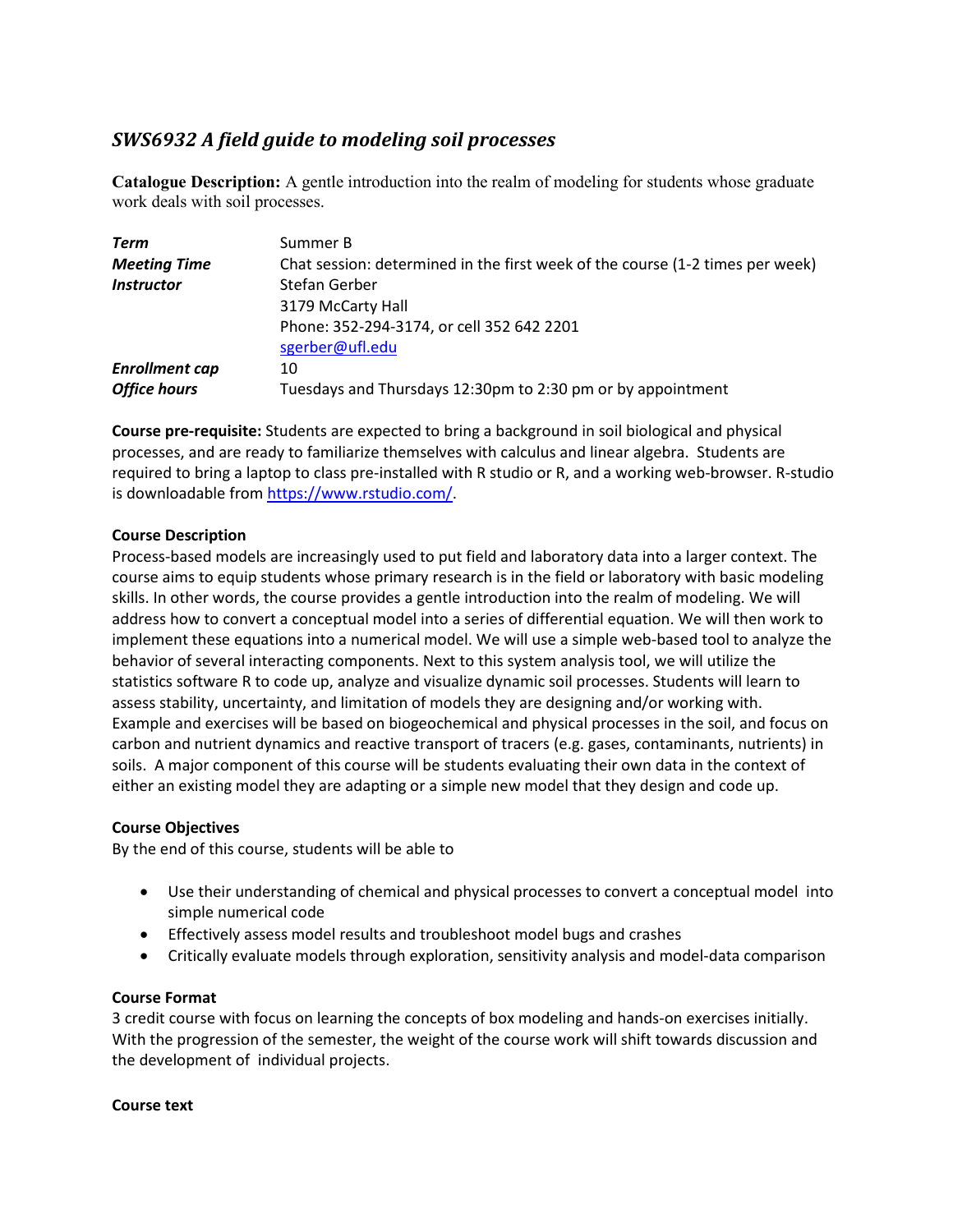Reading assignments will be available on the course website https://lss.at.ufl.edu/ in form of scientific papers.

#### **Course Parts**

### *Week 1: From conceptual model to a numerical framework*

*Use Insightmaker to define a conceptual model of vegetation-soil element cycle Representation of dynamic equations on a discrete grid Behavior of first order differential equations (Analysis of litter decomposition experiment) Homework: Code simple nitrogen cycle model in Insightmaker and evaluate model response*

#### *Week 2: Data and algorithms*

*Difference between R and basic programming language Using variables, vectors, matrixes effectively Flow control (Looping, if else) Structure of a program (subroutines, functions) Project work: choose your model system for which you create a conceptual model Homework: 1) Transfer the conceptual litter decomposition model to R, 2) Code up a simple forest nitrogen cycle model)*

#### *Week 3: Understand model behavior*

*Analysis of model steady states Chaos – The Lorenz model Sensitivity analysis Model scales (timescales and spatial scales) Stability Homework: Program up the CENTURY model code and analyze litter decomposition dynamics*

# *Week 4: Reactive transport models*

*Introduction into advection and dispersion Concepts of reactive transport models Project work: code up your conceptual model in R code and turn in model documentation draft Homework: Compare a discrete model of advection diffusion with analytical solution*

#### *Week 5: Model-data fusion*

*Model data fits using least square and maximum likelihood Error assessment from model-data comparison Constraining and interpreting parameter uncertainty Choose the best model among several alternatives Project work: Turn in sensitivity analysis Homework: Estimate optimal parameter values for a simple watershed nitrate export model*

### *Week 6: Final Presentation and outlook*

*Structure of generic differential equation solver (deSolve) Apply deSolve to a reactive transport model Final presentations*

#### *Milestones for Semester Project*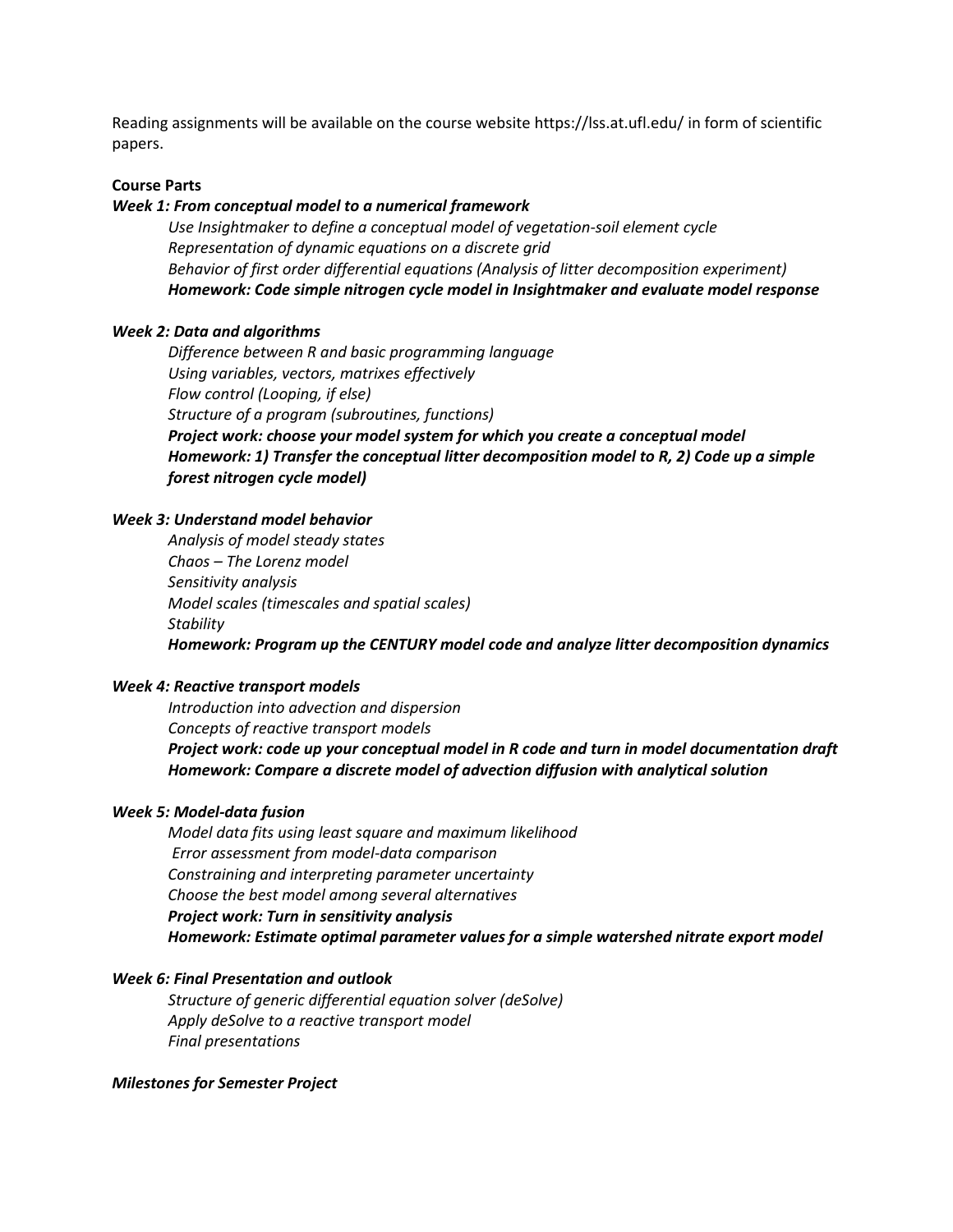*Week 2: Conceptualize a particular system (ideally one that you are working with in you thesis and for which you may have some data already available) (written report) Week 4: Code up a new model or adapt an existing model based on the conceptual model (Model documentation) Week 5: Evaluate model behavior (sensitivity analysis, oral or written report) Week 6: Interpret your data in the context of your model (Final Oral presentation)*

# **Grading System**

*The class does not hold any 'traditional' exams, instead grades will be informed from turned in homework assignment and from in-class presentations, and from a series of assignments towards the semester project (see "Milestones" above).*

*Homework (60% towards final grade):* Students will be graded based on a) their homework and b) their project. Homework will range from short assignment for the next class to larger projects spanning an entire week. These assignments will be appropriately weighted. Assignments include written reports, written short answers, as well as oral presentations.

*Semester Project Model Analysis (40 % towards final grade)* Students will devise (or adapt) a specific model to analyze data of their choice. The project encompasses a series of deliverables, including

- -Report on the conceptual model and goals for analysis 5%
- -Preliminary model analysis (Informal presentation) 5%
- -Uncertainty analysis Interpretation of model behavior (Written report or presentation) 10%
- -Model technical report (Model documentation) 10%
- Final presentation: Concise summary of findings (Oral presentation) 10%

*Homework turned in late results in a loss of half of the maximum points, unless late turn-in is caused by excused absences.* In case of an excused absence, homework late submission should not exceed the number of days of excused absences. Best practice for make-up is to arrange a new deadline with the instructor. Make-up class presentations should be scheduled with the instructor. The content of makeup homework may or may not be different. In general, acceptable reasons for late turn-in include illness, serious family emergencies, special curricular requirements (e.g., judging trips, field trips, professional conferences), military obligation, severe weather conditions, religious holidays and participation in official university activities such as music performances, athletic competition or debate. Absences from class for court-imposed legal obligations (e.g., jury duty or subpoena) must be excused. Other reasons also may be approved.

*Grades*

| ------        |  |  |                                                                               |  |  |  |  |  |  |  |       |      |
|---------------|--|--|-------------------------------------------------------------------------------|--|--|--|--|--|--|--|-------|------|
| Course        |  |  | ≥95.0   ≥90.0   ≥85.0   ≥80.0   ≥75.0   ≥70.0   ≥65.0   ≥60.0   ≥55.0   ≥50.0 |  |  |  |  |  |  |  | ≥45.0 | $45$ |
| <b>Points</b> |  |  |                                                                               |  |  |  |  |  |  |  |       |      |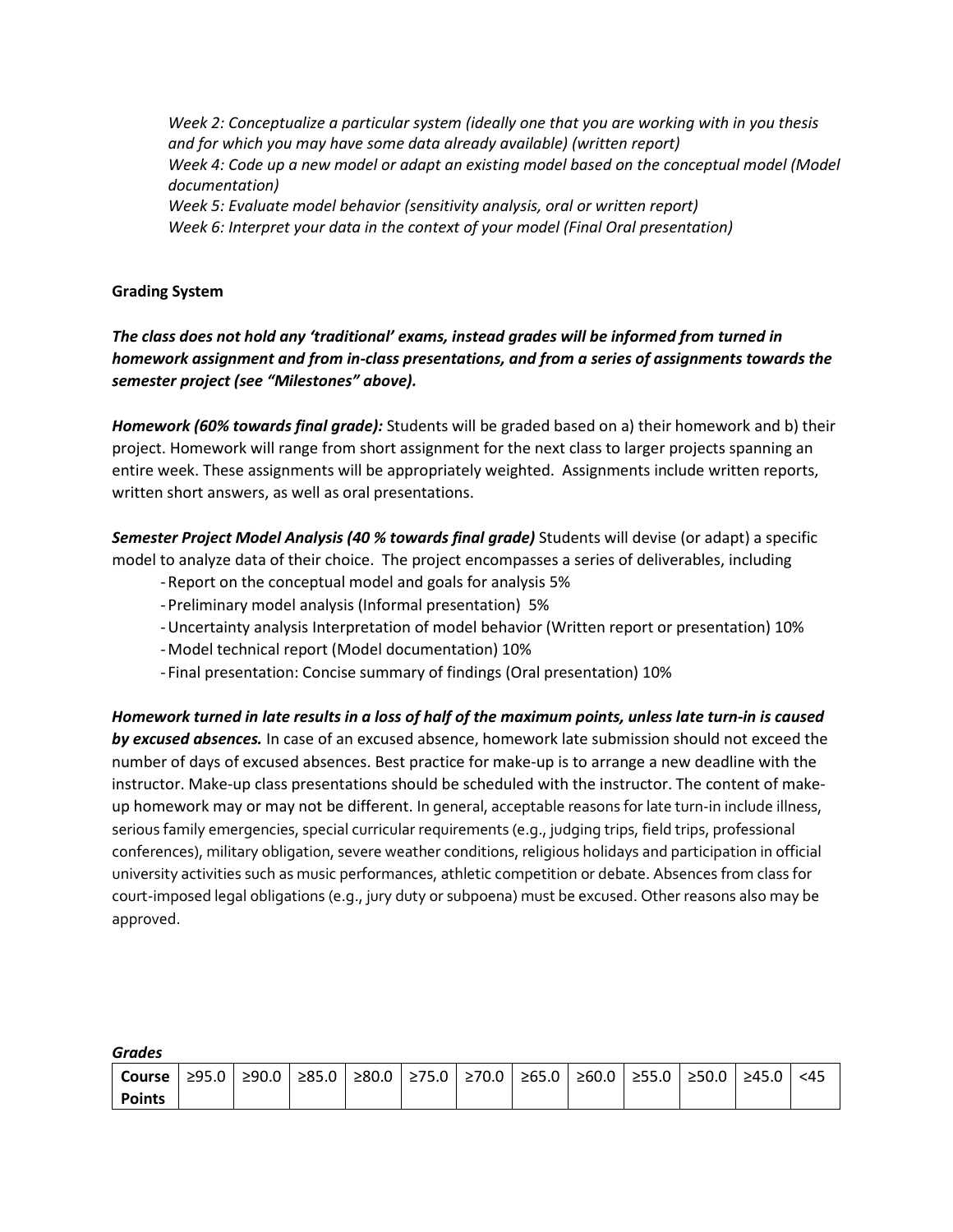| Letter | А<br>$\cdots$ | $A -$<br>. . | D<br>D | D- | ╭<br>َ ب | ◡ | -<br>֊ | $\overline{\phantom{0}}$<br>+ש |  | - |
|--------|---------------|--------------|--------|----|----------|---|--------|--------------------------------|--|---|
| Grade  |               |              |        |    |          |   |        |                                |  |   |

For information on current UF policies for assigning grade points, see <https://catalog.ufl.edu/ugrad/current/regulations/info/grades.aspx>

### **Online Course Evaluation Process**

Student assessment of instruction is an important part of efforts to improve teaching and learning. At the end of the semester, students are expected to provide feedback on the quality of instruction in this course using a standard set of university and college criteria. These evaluations are conducted online at [https://evaluations.ufl.edu.](https://evaluations.ufl.edu/) Evaluations are typically open for students to complete during the last two or three weeks of the semester; students will be notified of the specific times when they are open. Summary results of these assessments are available to students a[t https://evaluations.ufl.edu/results.](https://evaluations.ufl.edu/results)

### **Chat Attendance**

Class attendance is highly recommended. I understand, we are all busy and 100% may not always be possible. Omitting substantial portions (> 10%) of the class will hamper the student's ability to complete the required homework and project in a satisfactory manner and will thus affect the grade. It is the student's responsibility to maintain satisfactory academic performance and attendance. Neither the Instructor nor the TA are required to cover missed materials with a student if the absence is unexcused.

### **Class Demeanor and Etiquette**

Students are expected to be considerate and respectful towards fellow students, teaching assistants, instructors, and guest lecturers. This includes a behavior that is not disruptive to class such as punctual attendance, the silencing of cell phones and similar electronic devices, and avoiding private conversations.

# **Academic Honesty**

As a student at the University of Florida, you have committed yourself to uphold the Honor Code, which includes the following pledge: "*We, the members of the University of Florida community, pledge to hold ourselves and our peers to the highest standards of honesty and integrity."* You are expected to exhibit behavior consistent with this commitment to the UF academic community, and on all work submitted for credit at the University of Florida, the following pledge is either required or implied: *"On my honor, I have neither given nor received unauthorized aid in doing this assignment*."

It is assumed that you will complete all work independently in each course unless the instructor provides explicit permission for you to collaborate on course tasks (e.g. assignments, papers, quizzes, exams). Furthermore, as part of your obligation to uphold the Honor Code, you should report any condition that facilitates academic misconduct to appropriate personnel. It is your individual responsibility to know and comply with all university policies and procedures regarding academic integrity and the Student Honor Code. Violations of the Honor Code at the University of Florida will not be tolerated. Violations will be reported to the Dean of Students Office for consideration of disciplinary action. For more information regarding the Student Honor Code, please see: [http://www.dso.ufl.edu/sccr/process/student-conduct](http://www.dso.ufl.edu/sccr/process/student-conduct-honor-code)[honor-code.](http://www.dso.ufl.edu/sccr/process/student-conduct-honor-code)

### **Software Use**

All faculty, staff and students of the university are required and expected to obey the laws and legal agreements governing software use. Failure to do so can lead to monetary damages and/or criminal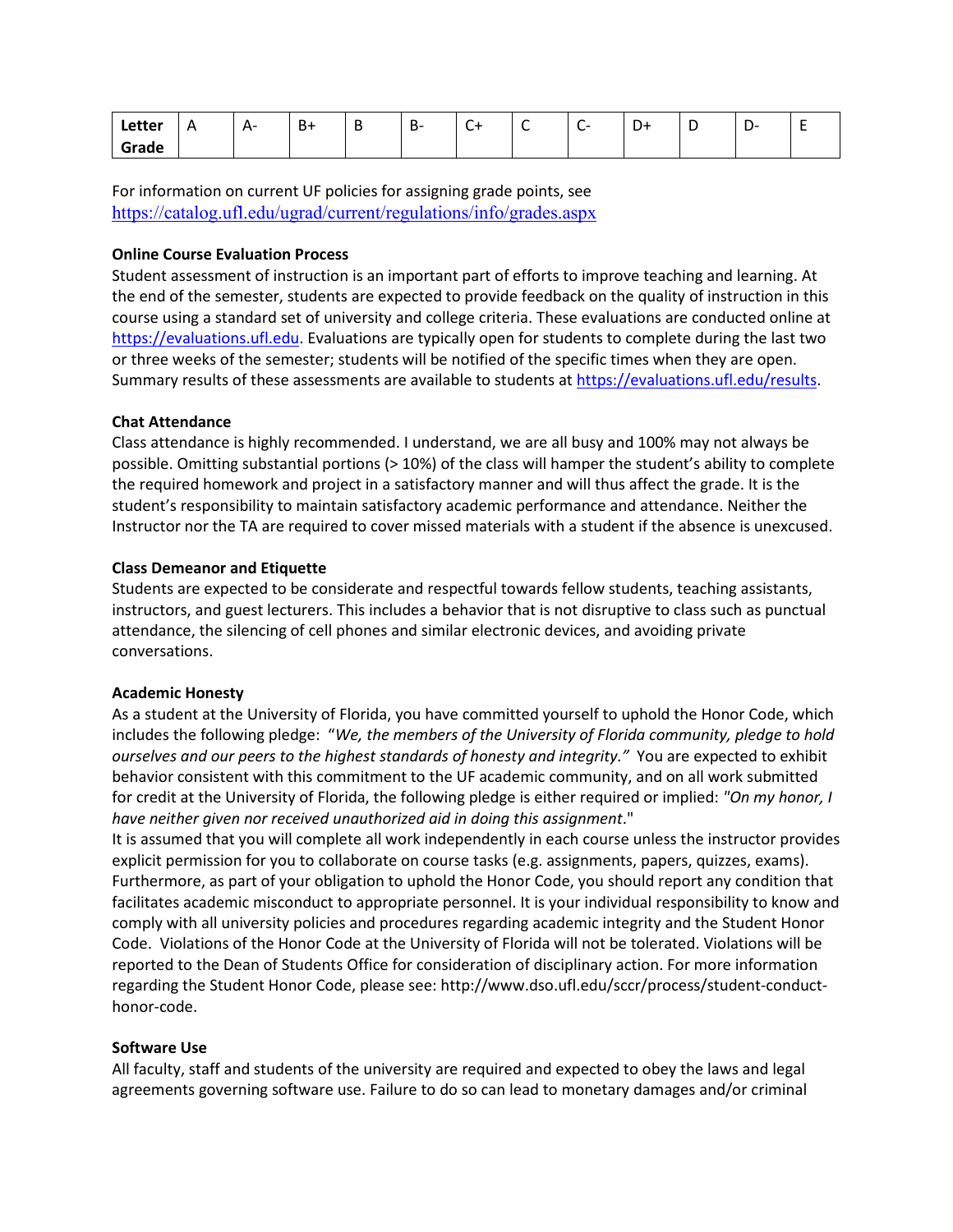penalties for the individual violator. Because such violations are also against university policies and rules, disciplinary action will be taken as appropriate.

### **Campus Helping Resources**

Students experiencing crises or personal problems that interfere with their general well-being are encouraged to utilize the university's counseling resources. The Counseling & Wellness Center provides confidential counseling services at no cost for currently enrolled students. Resources are available on campus for students having personal problems or lacking clear career or academic goals, which interfere with their academic performance.

University Counseling & Wellness Center, 3190 Radio Road, 352-392-1575, www.counseling.ufl.edu/cwc/ Counseling Services Groups and Workshops Outreach and Consultation Self-Help Library Wellness Coaching U Matter We Care, [http://www.umatter.ufl.edu](http://www.umatter.ufl.edu/)  Career Resource Center, First Floor JWRU, 392-1601, www.crc.ufl.edu/

# **Students with Disabilities**

The Disability Resource Center coordinates the needed accommodations of students with disabilities. This includes registering disabilities, recommending academic accommodations within the classroom, accessing special adaptive computer equipment, providing interpretation services and mediating faculty-student disability related issues. Students requesting classroom accommodation must first register with the Dean of Students Office. The Dean of Students Office will provide documentation to the student who must then provide this documentation to the Instructor when requesting accommodation

0001 Reid Hall, 352-392-8565, [www.dso.ufl.edu/drc/](http://www.dso.ufl.edu/drc/)

# **University of Florida Complaints Policy**

The University of Florida believes strongly in the ability of students to express concerns regarding their experiences at the University. The University encourages its students who wish to file a written complaint to submit that complaint directly to the department that manages that policy. A student who is unsure as to the official responsible for handling his or her particular complaint may contact the Ombuds office or the Dean of Students Office. For complaints that are not satisfactorily resolved at the department level or which seem to be broader than one department, students are encouraged to submit those complaints to one of the following locations:

Ombuds: http://www.ombuds.ufl.edu/ 31 Tigert Hall, 352-392-1308

The purpose of the Ombuds office is to assist students in resolving problems and conflicts that arise in the course of interacting with the University of Florida. By considering problems in an unbiased way, the Ombuds works to achieve a fair resolution and works to protect the rights of all parties involved.

Dean of Students Office: http://www.dso.ufl.edu/ 202 Peabody Hall, 352-392-1261